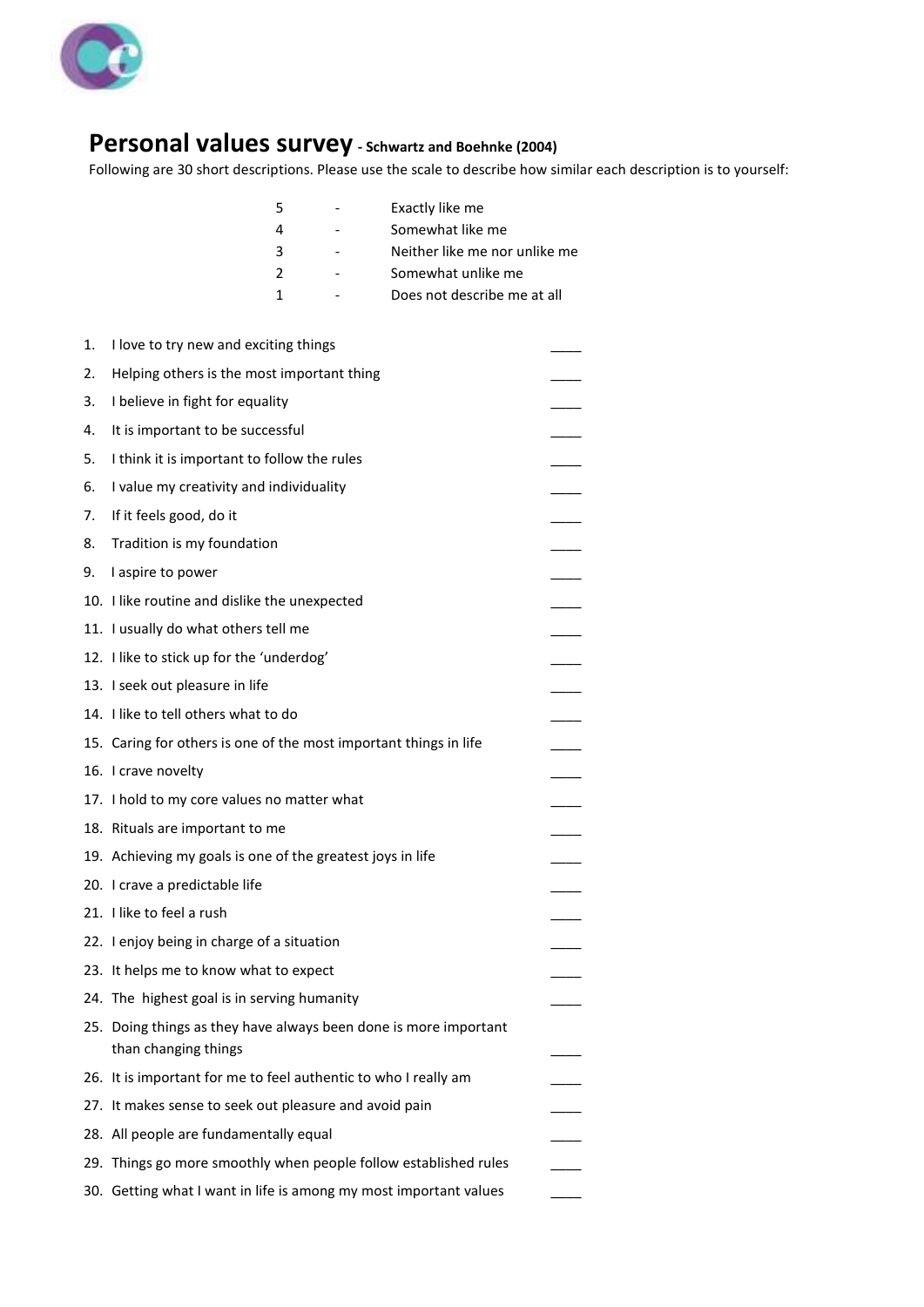

## **Scoring key:**

| Stimulation: 1, 16, 21    |  |
|---------------------------|--|
| Benevolence: 2, 15, 24    |  |
| Universalism: 3, 12, 28   |  |
| Achievement: 4, 19, 30    |  |
| Conformity: 5, 11, 29     |  |
| Self-Direction: 6, 17, 26 |  |
| Hedonism: 7, 13, 27       |  |
| Tradition: 8, 18, 25      |  |
| Power: 9, 14, 22          |  |
| Security: 10, 20, 23      |  |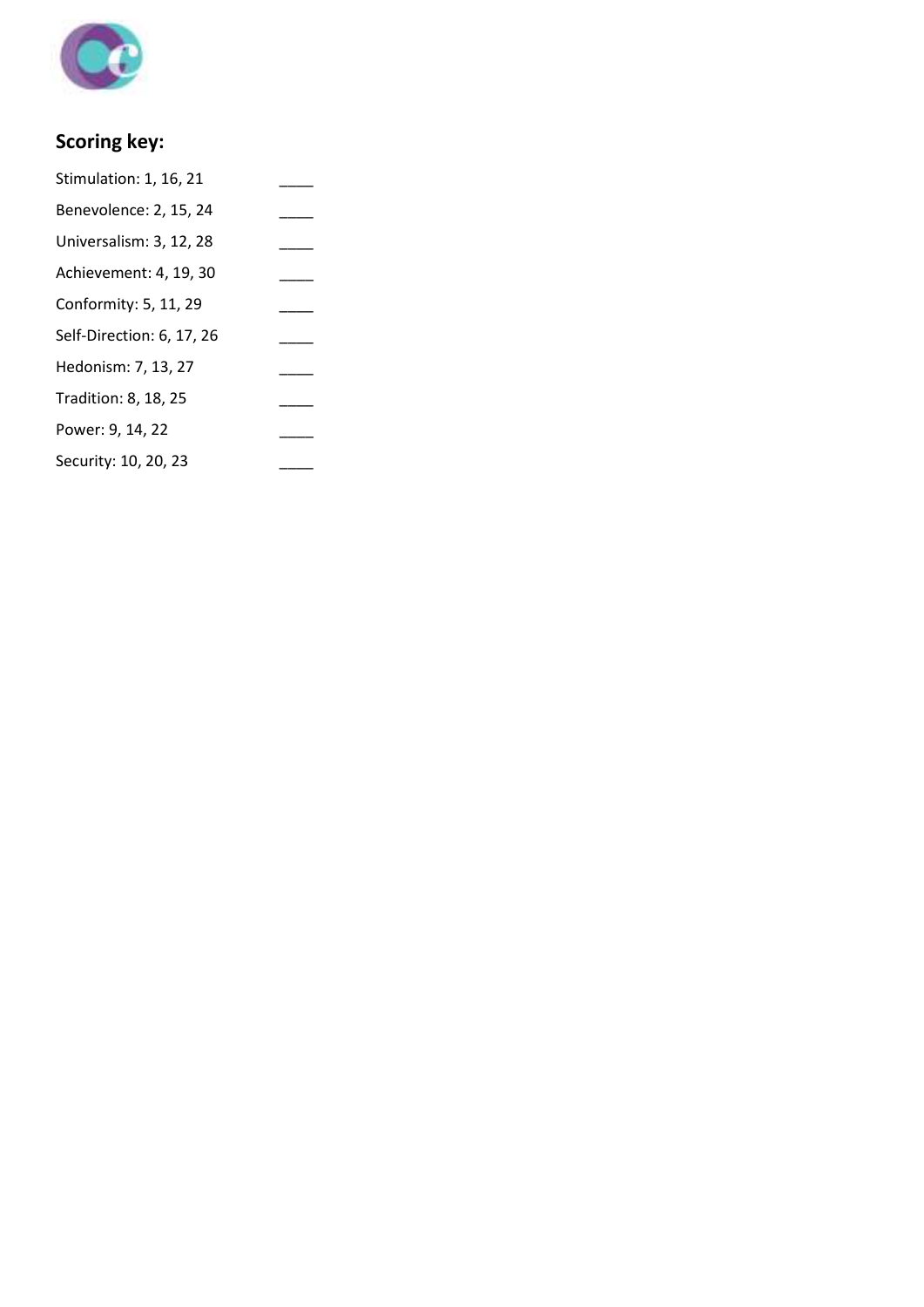



## **Definitions of the types of values**

**Stimulation:** Excitement, novelty, and challenge in life (daring, a varied life, an exciting life) **Benevolence:** Preservation and enhancement of the welfare of people with whom one is in frequent personal contact (helpful, honest, forgiving, loyal, responsible)

**Universalism**: Understanding, appreciation, tolerance, and protection for the welfare of all people and for nature (equality, social justice, wisdom, broadminded, protecting the environment, unity with nature, a world of beauty) **Achievement**: Personal success through demonstrating competence according to social standards (ambitious, successful, capable, influential)

**Conformity:** Restraint of actions, inclinations, and impulses likely to upset or harm others and violate social expectations or norms (self-discipline, politeness, honoring parents and elders, obedience)

**Self-direction**: Independent thought and action—choosing, creating, exploring (creativity, freedom, independent, choosing own goals, curious)

**Hedonism**: Pleasure or sensuous gratification for oneself (pleasure, enjoying life, self-indulgent)

**Tradition**: Respect, commitment, and acceptance of the customs and ideas that traditional culture or religion provide (devout, respect for tradition, humble, moderate)

**Power**: Social status and prestige, control or dominance over people and resources (authority, social power, wealth, preserving my public image)

**Security**: Safety, harmony, and stability of society, of relationships, and of self (family security, national security, social order, clean, reciprocation of favours)